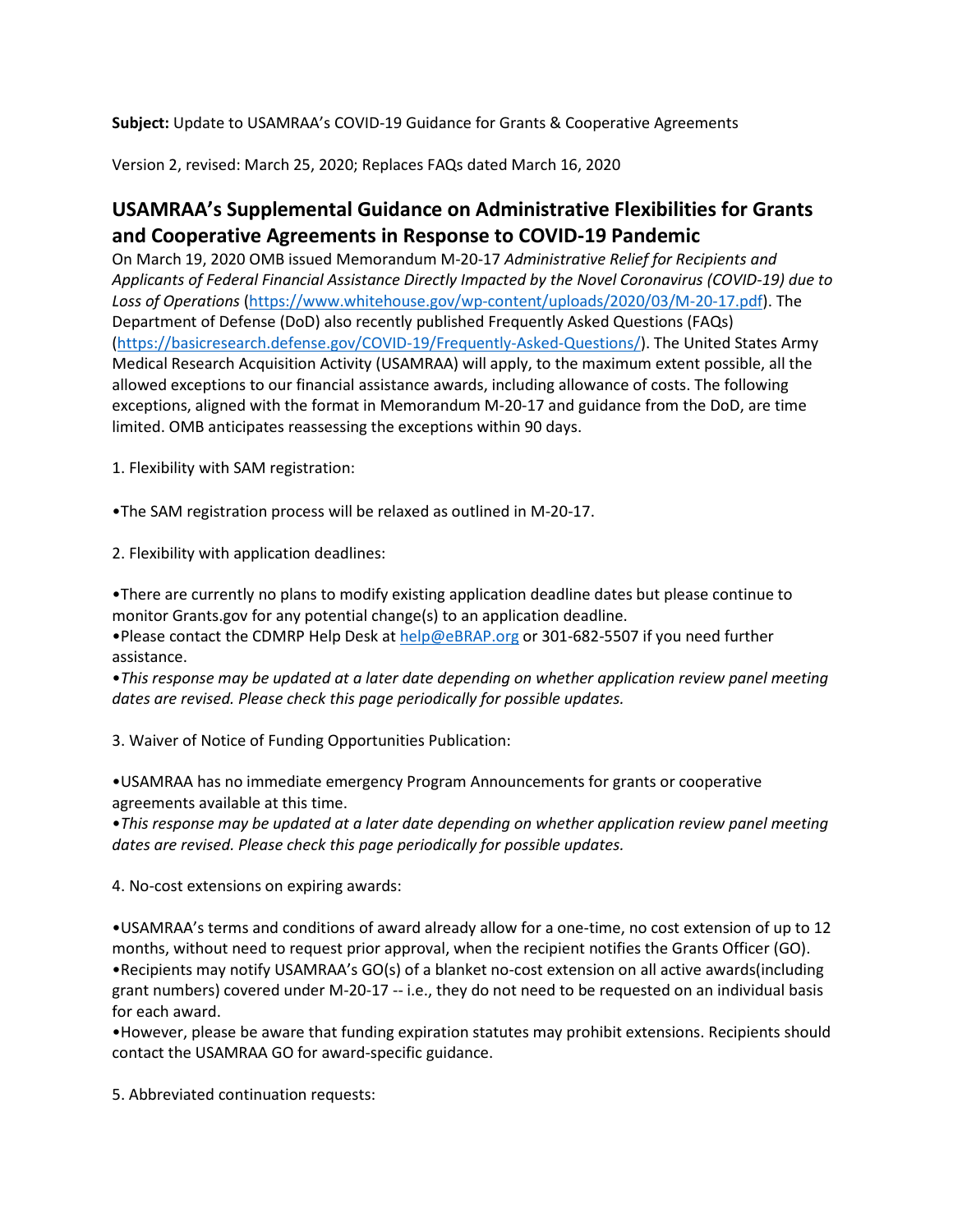•Not applicable for USAMRAA grants and cooperative agreements.

6. Expenditure of award funds for salaries and other project activities:

•Recipients may continue to charge salaries and benefits to currently active awards consistent with the recipients' policy of paying salaries (under unexpected or extraordinary circumstances) from all funding sources, Federal and non-Federal.

•USAMRAA will allow other costs to be charged to Federal awards necessary to resume activities supported by the award, consistent with applicable Federal cost principles and the benefit to the project. This may include allowing rent on equipment and facilities during this time frame. oHowever, to the maximum extent practicable, recipients must invoke or institute any and all reasonable mitigation actions and practices to lessen the cost to the Government during the crisis period. Such actions may be part of an existing program created by the recipient organization or may be created to respond to this crisis.

•Recipients must maintain appropriate records and cost documentation as required by 2 CFR §200.302 - *Financial management* and 2 CFR § 200.333 - *Retention requirement of records* to substantiate the charging of any salaries and other project activities costs related to interruption of operations or services.

7. Allowability of Costs not Normally Chargeable to Awards.

•USAMRAA will allow recipients who incur costs related to the cancellation of events, travel, or other activities necessary and reasonable for the performance of the award, or the pausing and restarting of grant funded activities due to the public health emergency, to charge these costs to their award without regard to 2 CFR § 200.403, *Factors affecting allow ability of costs,* 2 CFR §200.404, *Reasonable costs,* and 2 CFR § 200.405, *Allocable costs.*

•USAMRAA will allow recipients to charge full cost of cancellation when the event, travel, or other activities are conducted under the auspices of the grant.

•*However, recipients should not assume additional funds will be available should the charging of cancellation or other fees result in a shortage of funds to eventually carry out the event or travel.* •Recipients are required to maintain appropriate records and cost documentation as required by2 CFR § 200.302 - *Financial management* and 2 CFR § 200.333 *Retention requirement of records,* to substantiate the charging of any cancellation or other fees related to interruption of operations or services.

8. Prior approval requirement waivers:

•OMB and DoD have authorized awarding agencies to waive prior approval requirements as necessary. Some prior approvals are already waived under the DoD General Research &Development Terms and Conditions and USAMRAA's agency-specific terms conditions.

•Recipients should consult their GO regarding other potential prior approval waivers based on projectspecific circumstances.

•All costs charged to Federal awards must be consistent with Federal cost policy guidelines and the terms of the award, except where specified in OMB Memorandum M-20-17.

9. Exemption of certain procurement requirements: